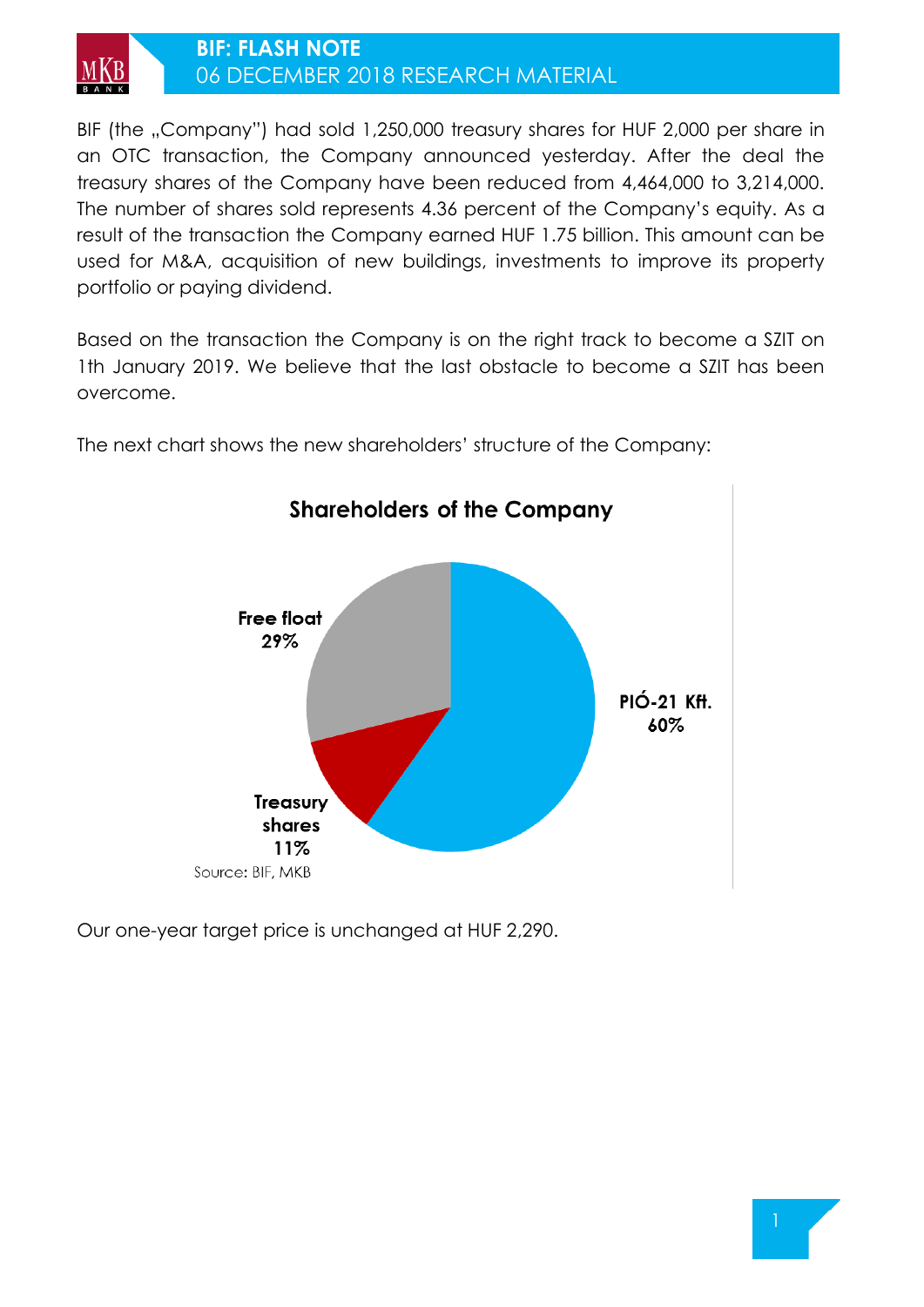

Csaba Debreczeni [debreczeni.csaba@mkb.hu](mailto:debreczeni.csaba@mkb.hu) Tel: +36-1-268-8323

Balázs Rácz [racz.balazs@mkb.hu](mailto:racz.balazs@mkb.hu) Tel: +36-1-268-7388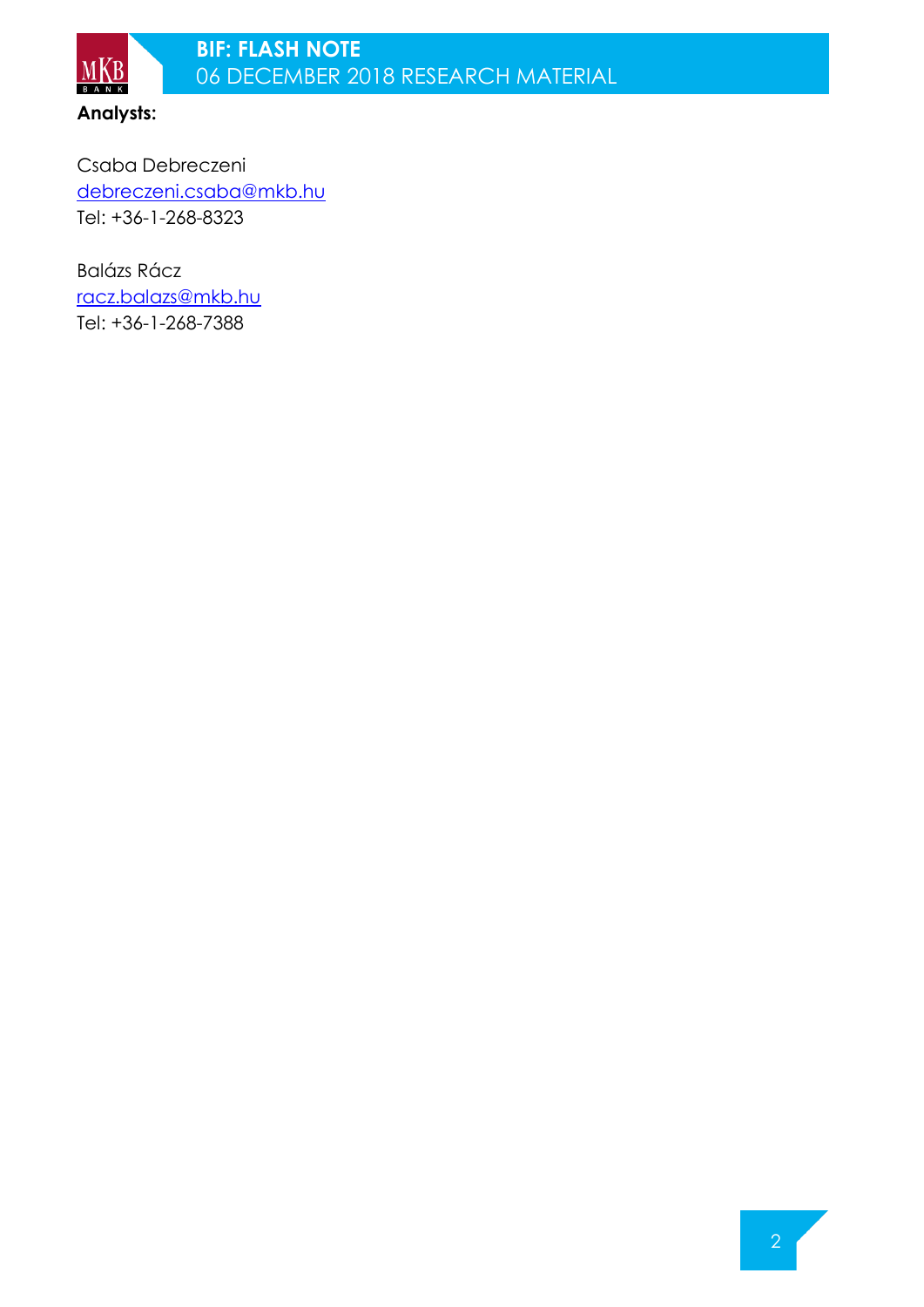

1. This research was prepared by the assignment of Budapest Stock Exchange Ltd. (registered seat: 1054 Budapest, Szabadság tér 7. Platina torony I. ép. IV. emelet; company registration number: 01-10-044764, hereinafter: BSE) under the agreement which was concluded by and between BSE and MKB Bank Ltd. (registered seat: H-1056 Budapest Váci utca 38., company registration number: 01-10-040952, hereinafter: Investment Service Provider)

2. BSE shall not be liable for the content of this research, especially for the accuracy and completeness of the information therein and for the forecasts and conclusions; the Service Provider shall be solely liable for these. The Service Provider is entitled to all copyrights regarding this research/commentary however BSE is entitled to use and advertise/spread it but BSE shall not modify its content.

3. This research shall not be qualified as investment advice specified in Point 9 Section 4 (2) of Act No. CXXXVIII of 2007 on Investment Firms and Commodity Dealers and on the Regulations Governing their Activities. Furthermore, this document shall not be qualified as an offer or call to tenders for the purchase, sale or hold of the financial instrument(s) concerned by the research/commentary.

4. All information used in the publication of this material has been compiled from publicly available sources that are believed to be reliable; however MKB Bank does not guarantee the accuracy or completeness of this material. Opinions contained in this report represent those of the research department of MKB Bank at the time of publication and are subject to change without notice.

5. Past performance is not necessarily a guide to future performance. Forward-looking information or statements in this report contain information that is based on assumptions, forecasts of future results, estimates of amounts not yet determinable, and therefore involve known and unknown risks, uncertainties and other factors which may cause the actual results, performance or achievements of their subject matter to be materially different from current expectations. Investors are advised to assess the nature and risks of the financial instruments and investment services. A well-founded investment decision can be made only in possession of all the relevant information, therefore investors are hereby explicitly advised to read carefully the information material, contractual provisions, conditions list and general business terms in order to be able to decide if the investment is in line with their risk bearing capacity. MKB Bank also recommends collecting information about the tax consequences and other relevant laws concerning investment services in the financial instruments mentioned in this document.

6. This document is provided for information purposes only, therefore the information provided in or derived from it is not intended to be, and should not be construed in any manner whatsoever as personalised advice or as a solicitation to effect, or attempt to effect, any transaction in a financial instrument (e.g. recommendation to buy, sell, hold) or as a solicitation to enter into an agreement or to any other commitment with regards to the financial instrument discussed. Any such offer would be made only after a prospective participant had completed its independent investigation of the securities, instruments, or transactions and received all information it required to make its investment decision. MKB Bank excludes any liability for any investment decision based on this document.

7. MKB Bank is entitled to provide market making, investment services or ancillary services regarding the financial instruments discussed in this document. MKB Bank provides investment services to BIF.

8. Content of this material enjoys copyright protection according to Act LXXVI. of 1999 on copyright, and may therefore be copied, published, distributed or used in any other form only with prior written consent of MKB Bank. All rights reserved. Unauthorized use is prohibited.

## **Prior researches**

MKB Bank wrote an initiation report on 29 June 2018. The research is available on the web page of the BSE (Budapest Stock Exchange):

<https://bet.hu/Kibocsatok/BET-elemzesek/elemzesek/bif-elemzesek>

**Methodology used for equity valuation and recommendation of covered companies**